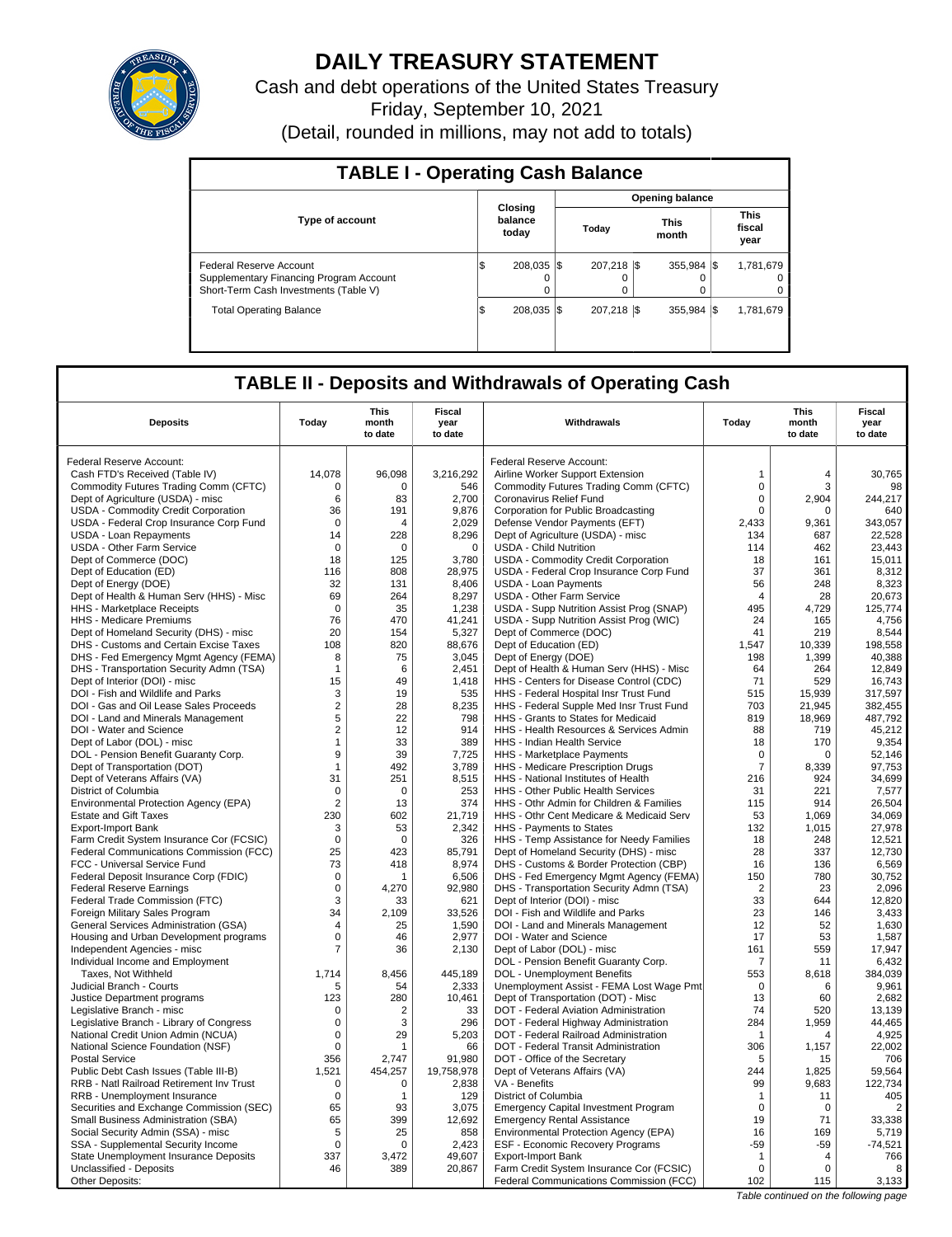| <b>TABLE II cont. - Deposits and Withdrawals of Operating Cash</b> |  |
|--------------------------------------------------------------------|--|
|--------------------------------------------------------------------|--|

| <b>Deposits</b>                                                        | Today       | This<br>month<br>to date | <b>Fiscal</b><br>year<br>to date | Withdrawals                                                          | Today          | This<br>month<br>to date | Fiscal<br>year<br>to date  |
|------------------------------------------------------------------------|-------------|--------------------------|----------------------------------|----------------------------------------------------------------------|----------------|--------------------------|----------------------------|
| Federal Housing Admin: Note Sales                                      | 108         | 955                      | 20,597                           | FCC - Universal Service Fund                                         | $\overline{0}$ | 79                       | 8,064                      |
| Thrift Savings Plan Transfer                                           | 88          | 507                      | 44,697                           | Federal Deposit Insurance Corp (FDIC)                                | $\overline{7}$ | 28                       | 866                        |
|                                                                        |             |                          |                                  | <b>Federal Employees Insurance Payments</b>                          | 572            | 3,176                    | 85,165                     |
|                                                                        |             |                          |                                  | Federal Salaries (EFT)                                               | 88             | 7,803                    | 197.118                    |
|                                                                        |             |                          |                                  | Federal Trade Commission (FTC)                                       | $\mathbf 1$    | 5                        | 534                        |
|                                                                        |             |                          |                                  | General Services Administration (GSA)                                | 68             | 1.091                    | 25,931                     |
|                                                                        |             |                          |                                  | Housing and Urban Development programs                               | 150            | 4,472                    | 70,766                     |
|                                                                        |             |                          |                                  | Independent Agencies - misc                                          | 22             | 113                      | 3,702                      |
|                                                                        |             |                          |                                  | Interest on Treasury Securities                                      | $\Omega$       | 23                       | 285,671                    |
|                                                                        |             |                          |                                  | IRS - Advanced Child Tax Credit (EFT)                                | $\mathbf 0$    | 6                        | 24,571                     |
|                                                                        |             |                          |                                  | IRS - Economic Impact Payments (EFT)                                 | $\Omega$       | 738                      | 443.419                    |
|                                                                        |             |                          |                                  | IRS Tax Refunds Business (EFT)                                       | 240            | 337                      | 28,754                     |
|                                                                        |             |                          |                                  | IRS Tax Refunds Individual (EFT)                                     | 109            | 4.085                    | 337,019                    |
|                                                                        |             |                          |                                  | Judicial Branch - Courts                                             | 3              |                          | 1,998                      |
|                                                                        |             |                          |                                  | Justice Department programs                                          | 68             | 28<br>1,166              | 20,596                     |
|                                                                        |             |                          |                                  |                                                                      | 5              | 37                       |                            |
|                                                                        |             |                          |                                  | Legislative Branch - misc                                            |                |                          | 1,180                      |
|                                                                        |             |                          |                                  | Legislative Branch - Library of Congress                             | $\overline{2}$ | 8                        | 682                        |
|                                                                        |             |                          |                                  | <b>NASA</b>                                                          | 53             | 532                      | 18,941                     |
|                                                                        |             |                          |                                  | National Credit Union Admin (NCUA)                                   | $\overline{2}$ | 6                        | 2,753                      |
|                                                                        |             |                          |                                  | National Science Foundation (NSF)                                    | 45             | 215                      | 6,530                      |
|                                                                        |             |                          |                                  | Postal Service Money Orders and Other                                | 179            | 1,285                    | 40,567                     |
|                                                                        |             |                          |                                  | Public Debt Cash Redemp. (Table III-B)                               | 1,565          | 469,495                  | 18,357,177                 |
|                                                                        |             |                          |                                  | Railroad Retirement Board (RRB) - misc                               | $\Omega$       | 1                        | 46                         |
|                                                                        |             |                          |                                  | <b>RRB - Benefit Payments</b>                                        | $\mathbf{1}$   | 1.149                    | 14,035                     |
|                                                                        |             |                          |                                  | Securities and Exchange Commission (SEC)                             | 64             | 86                       | 1,212                      |
|                                                                        |             |                          |                                  | Small Business Administration (SBA)                                  | 3,638          | 23,940                   | 667,319                    |
|                                                                        |             |                          |                                  | Social Security Admin (SSA) - misc                                   | 23             | 113                      | 4,373                      |
|                                                                        |             |                          |                                  | <b>SSA - Benefits Payments</b>                                       | 54             | 43,020                   | 958,800                    |
|                                                                        |             |                          |                                  | SSA - Supplemental Security Income                                   | 8              | 4,464                    | 54,676                     |
|                                                                        |             |                          |                                  | <b>Transportation Services</b><br>Other Withdrawals:                 | $\Omega$       | 125                      | 1,262                      |
|                                                                        |             |                          |                                  | Agency for Internat'l Development                                    | 74             | 465                      | 20,511                     |
|                                                                        |             |                          |                                  | <b>State Department</b>                                              | 105            | 441                      | 17,202                     |
|                                                                        |             |                          |                                  | Thrift Savings Plan Transfer                                         | 50             | 5,395                    | 76,998                     |
|                                                                        |             |                          |                                  | Unclassified                                                         | 1,389          | 9,835                    | 323,969                    |
| <b>Total Other Deposits</b>                                            | 196         | 1,586                    | 79,009                           | <b>Total, Other Withdrawals</b>                                      | 1,619          | 31,353                   | 730,154                    |
| Change in Balance of Uncollected                                       |             |                          |                                  |                                                                      |                |                          |                            |
| Funds                                                                  | $\mathsf 0$ | 0                        | $\mathbf 0$                      |                                                                      |                |                          |                            |
| <b>Transfers from Depositaries</b>                                     | $\Omega$    | $\Omega$                 | $\Omega$                         | <b>Transfers to Depositaries</b>                                     | 0              | 0                        | $\Omega$                   |
| <b>Total Federal Reserve Account</b>                                   | 19,466      | 580,263                  | 24,209,637                       | <b>Total Federal Reserve Account</b>                                 | 18,649         | 728,212                  | 25,783,281                 |
| Short-Term Cash Investments:<br>Transfers from Federal Reserve Account |             |                          |                                  | Short-Term Cash Investments:<br>Transfers to Federal Reserve Account |                |                          |                            |
| (Table V)                                                              | $\mathbf 0$ | $\Omega$                 | $\Omega$                         | (Table V)                                                            | $\Omega$       | $\Omega$                 |                            |
| Total Deposits (excluding transfers)                                   | 19.466   \$ |                          | 580,263 \$ 24,209,637            | Total Withdrawals (excluding transfers)                              | 18.649 \$      |                          | 728,212 \$ 25,783,281      |
|                                                                        |             |                          |                                  | Net Change in Operating Cash Balance                                 | S.<br>817 \\$  |                          | $-147,949$ \$ $-1,573,644$ |

|                                          |         |              |                                 |                                  | <b>TABLE III-A - Public Debt Transactions</b> |       |                  |          |                  |             |  |  |  |  |  |  |  |  |  |  |  |  |  |  |  |  |  |  |  |  |  |  |  |  |  |  |  |  |  |  |  |  |  |  |  |  |  |  |  |  |                                 |                           |
|------------------------------------------|---------|--------------|---------------------------------|----------------------------------|-----------------------------------------------|-------|------------------|----------|------------------|-------------|--|--|--|--|--|--|--|--|--|--|--|--|--|--|--|--|--|--|--|--|--|--|--|--|--|--|--|--|--|--|--|--|--|--|--|--|--|--|--|--|---------------------------------|---------------------------|
| <b>Issues</b>                            | Today   |              | <b>This</b><br>month<br>to date | <b>Fiscal</b><br>year<br>to date | <b>Redemptions</b>                            | Todav |                  |          |                  |             |  |  |  |  |  |  |  |  |  |  |  |  |  |  |  |  |  |  |  |  |  |  |  |  |  |  |  |  |  |  |  |  |  |  |  |  |  |  |  |  | <b>This</b><br>month<br>to date | Fiscal<br>year<br>to date |
| Marketable:                              |         |              |                                 |                                  | Marketable:                                   |       |                  |          |                  |             |  |  |  |  |  |  |  |  |  |  |  |  |  |  |  |  |  |  |  |  |  |  |  |  |  |  |  |  |  |  |  |  |  |  |  |  |  |  |  |  |                                 |                           |
| Bills:                                   |         |              |                                 |                                  | <b>Bills</b>                                  |       | $\Omega$         | \$       | 454,527 \$       | 15,594,458  |  |  |  |  |  |  |  |  |  |  |  |  |  |  |  |  |  |  |  |  |  |  |  |  |  |  |  |  |  |  |  |  |  |  |  |  |  |  |  |  |                                 |                           |
| <b>Regular Series</b>                    |         | 0            | \$<br>321,529 \$                | 10,210,521                       | <b>Notes</b>                                  |       |                  |          | $\Omega$         | 2,162,836   |  |  |  |  |  |  |  |  |  |  |  |  |  |  |  |  |  |  |  |  |  |  |  |  |  |  |  |  |  |  |  |  |  |  |  |  |  |  |  |  |                                 |                           |
| Cash Management Series                   |         |              | 120,003                         | 4,380,148                        | <b>Bonds</b>                                  |       |                  |          | O                | 29,649      |  |  |  |  |  |  |  |  |  |  |  |  |  |  |  |  |  |  |  |  |  |  |  |  |  |  |  |  |  |  |  |  |  |  |  |  |  |  |  |  |                                 |                           |
| <b>Notes</b>                             |         |              | O                               | 3,997,163                        | <b>Federal Financing Bank</b>                 |       |                  |          | 0                | 1,209       |  |  |  |  |  |  |  |  |  |  |  |  |  |  |  |  |  |  |  |  |  |  |  |  |  |  |  |  |  |  |  |  |  |  |  |  |  |  |  |  |                                 |                           |
| <b>Bonds</b>                             |         |              | O                               | 668,265                          | Nonmarketable:                                |       |                  |          |                  |             |  |  |  |  |  |  |  |  |  |  |  |  |  |  |  |  |  |  |  |  |  |  |  |  |  |  |  |  |  |  |  |  |  |  |  |  |  |  |  |  |                                 |                           |
| Inflation-Protected Securities Increment |         | 261          | 2,834                           | 79,142                           | <b>United States Savings Securities</b>       |       | 36               |          | 301              | 9.936       |  |  |  |  |  |  |  |  |  |  |  |  |  |  |  |  |  |  |  |  |  |  |  |  |  |  |  |  |  |  |  |  |  |  |  |  |  |  |  |  |                                 |                           |
| <b>Federal Financing Bank</b>            |         |              | ŋ                               |                                  | <b>Government Account Series</b>              |       | 210,366          |          | 1,503,026        | 97,229,845  |  |  |  |  |  |  |  |  |  |  |  |  |  |  |  |  |  |  |  |  |  |  |  |  |  |  |  |  |  |  |  |  |  |  |  |  |  |  |  |  |                                 |                           |
| Nonmarketable:                           |         |              |                                 |                                  | Hope Bonds                                    |       |                  |          |                  | $\Omega$    |  |  |  |  |  |  |  |  |  |  |  |  |  |  |  |  |  |  |  |  |  |  |  |  |  |  |  |  |  |  |  |  |  |  |  |  |  |  |  |  |                                 |                           |
| United States Savings Securities:        |         |              |                                 |                                  | <b>Domestic Series</b>                        |       |                  |          |                  | 71,549      |  |  |  |  |  |  |  |  |  |  |  |  |  |  |  |  |  |  |  |  |  |  |  |  |  |  |  |  |  |  |  |  |  |  |  |  |  |  |  |  |                                 |                           |
| Cash Issue Price                         |         |              | 36                              | 1,397                            | <b>Foreign Series</b>                         |       |                  |          | U                | $\Omega$    |  |  |  |  |  |  |  |  |  |  |  |  |  |  |  |  |  |  |  |  |  |  |  |  |  |  |  |  |  |  |  |  |  |  |  |  |  |  |  |  |                                 |                           |
| Interest Increment                       |         |              | 310                             | 3,927                            | <b>State and Local Series</b>                 |       |                  |          | 2,595            | 96,943      |  |  |  |  |  |  |  |  |  |  |  |  |  |  |  |  |  |  |  |  |  |  |  |  |  |  |  |  |  |  |  |  |  |  |  |  |  |  |  |  |                                 |                           |
| <b>Government Account Series</b>         | 210,135 |              | 1,515,001                       | 97,219,190                       | Other                                         |       | 1,525            |          | 12,073           | 391,805     |  |  |  |  |  |  |  |  |  |  |  |  |  |  |  |  |  |  |  |  |  |  |  |  |  |  |  |  |  |  |  |  |  |  |  |  |  |  |  |  |                                 |                           |
| Hope Bonds                               |         |              |                                 |                                  |                                               |       |                  |          |                  |             |  |  |  |  |  |  |  |  |  |  |  |  |  |  |  |  |  |  |  |  |  |  |  |  |  |  |  |  |  |  |  |  |  |  |  |  |  |  |  |  |                                 |                           |
| <b>Domestic Series</b>                   |         |              |                                 |                                  |                                               |       |                  |          |                  |             |  |  |  |  |  |  |  |  |  |  |  |  |  |  |  |  |  |  |  |  |  |  |  |  |  |  |  |  |  |  |  |  |  |  |  |  |  |  |  |  |                                 |                           |
| Foreign Series                           |         |              |                                 |                                  |                                               |       |                  |          |                  |             |  |  |  |  |  |  |  |  |  |  |  |  |  |  |  |  |  |  |  |  |  |  |  |  |  |  |  |  |  |  |  |  |  |  |  |  |  |  |  |  |                                 |                           |
| <b>State and Local Series</b>            |         |              | 667                             | 117,971                          |                                               |       |                  |          |                  |             |  |  |  |  |  |  |  |  |  |  |  |  |  |  |  |  |  |  |  |  |  |  |  |  |  |  |  |  |  |  |  |  |  |  |  |  |  |  |  |  |                                 |                           |
| Other                                    |         | 1,518        | 12,104                          | 392,373                          | <b>Total Redemptions</b>                      |       | 211,931          | <b>S</b> | 1,972,522 \$     | 115,588,230 |  |  |  |  |  |  |  |  |  |  |  |  |  |  |  |  |  |  |  |  |  |  |  |  |  |  |  |  |  |  |  |  |  |  |  |  |  |  |  |  |                                 |                           |
| <b>Total Issues</b>                      |         | $211,919$ \$ | 1,972,484 \$                    | 117,070,119                      | Net Change in Public Debt Outstanding         |       | $-12$ $\sqrt{3}$ |          | $-38$ $\sqrt{3}$ | 1,481,888   |  |  |  |  |  |  |  |  |  |  |  |  |  |  |  |  |  |  |  |  |  |  |  |  |  |  |  |  |  |  |  |  |  |  |  |  |  |  |  |  |                                 |                           |
|                                          |         |              |                                 |                                  |                                               |       |                  |          |                  |             |  |  |  |  |  |  |  |  |  |  |  |  |  |  |  |  |  |  |  |  |  |  |  |  |  |  |  |  |  |  |  |  |  |  |  |  |  |  |  |  |                                 |                           |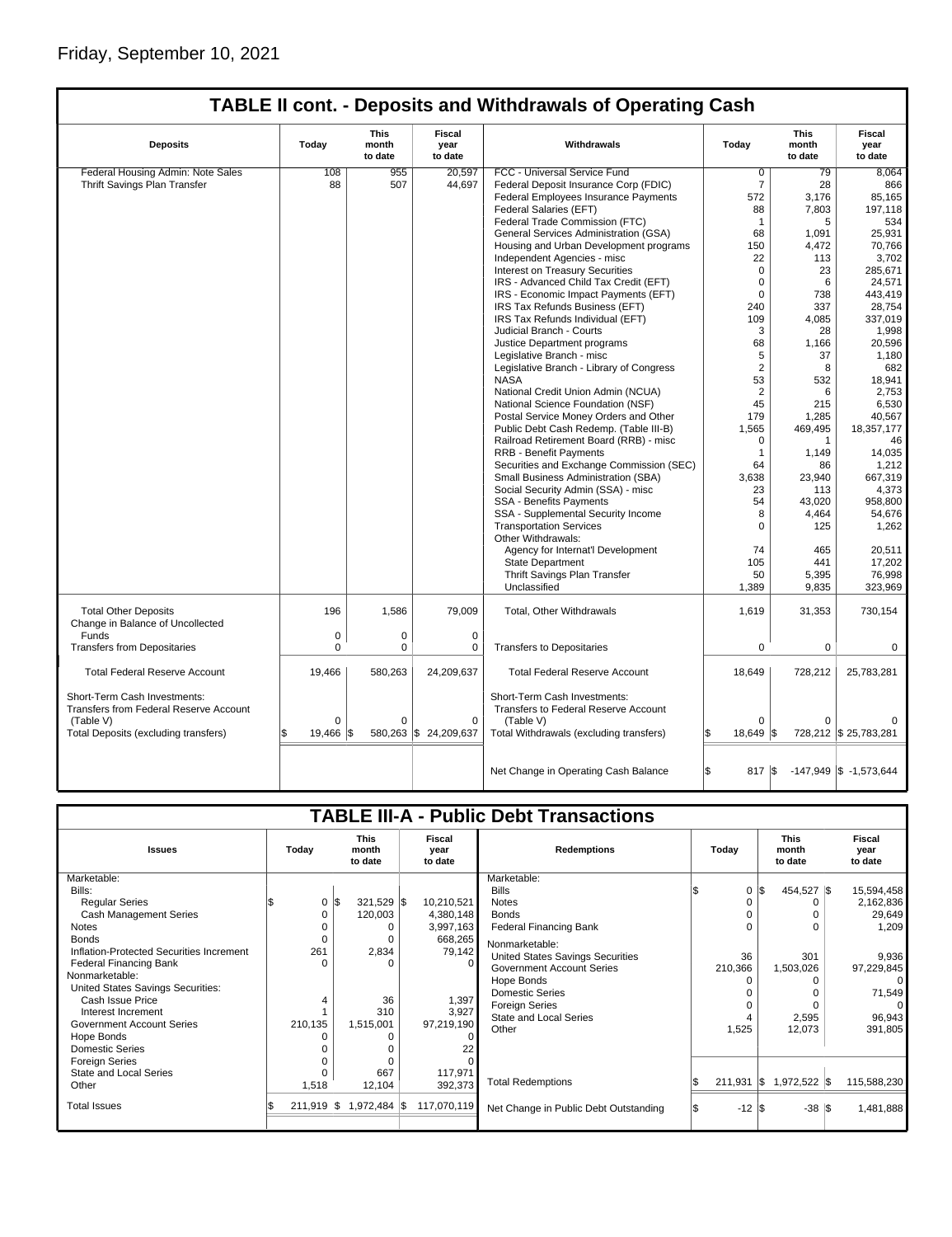| <b>TABLE III-B - Adjustment of Public Debt</b><br><b>Transactions to Cash Basis</b>                                                                                                                                                                                                                                                                                                                |           |                                                 |           |                                                            |                                                                                        |                                 |                                  |  |  |  |  |  |
|----------------------------------------------------------------------------------------------------------------------------------------------------------------------------------------------------------------------------------------------------------------------------------------------------------------------------------------------------------------------------------------------------|-----------|-------------------------------------------------|-----------|------------------------------------------------------------|----------------------------------------------------------------------------------------|---------------------------------|----------------------------------|--|--|--|--|--|
| <b>Transactions</b>                                                                                                                                                                                                                                                                                                                                                                                | Today     |                                                 |           |                                                            |                                                                                        | <b>This</b><br>month<br>to date | <b>Fiscal</b><br>year<br>to date |  |  |  |  |  |
| Public Debt Cash Issues:<br>Public Debt Issues (Table III-A)<br>Premium on New Issues<br>Discount on New Issues:<br>Bills $(-)$<br>Bonds and Notes (-)<br>Federal Financing Bank (-)<br>Government Account Transactions (-)<br>Hope Bonds (-)<br>Interest Increment on United States<br>Savings Securities (-)<br>Inflation-Protected Securities Increment<br><b>Total Public Debt Cash Issues</b> | \$        | 211,919<br>0<br>0<br>n<br>210,135<br>1<br>261   | 1\$       | O<br>81<br>$\Omega$<br>O<br>1,515,001<br>ი<br>310<br>2,834 | 1,972,484   \$17,070,119<br>22,224<br>2,781<br>29,890<br>97,219,190<br>3.927<br>77,578 |                                 |                                  |  |  |  |  |  |
| Deposited in Federal Reserve Account<br><b>Public Debt Cash Redemptions:</b><br>Public Debt Redemptions (Table III-A)<br>Premium on Debt Buyback Operation<br>Discount on Debt Buyback Operation (-)<br>Federal Financing Bank (-)<br>Government Account Transactions (-)<br>Hope Bonds (-)<br><b>Total Public Debt Cash Redemptions</b>                                                           | \$<br>l\$ | 1,521<br>211,931<br>0<br>o<br>0<br>210,366<br>ი | l\$<br>\$ | 454,257<br>O<br>o<br>o<br>1,503,026<br>ŋ                   | \$19,758,978<br>1,972,522 \\$15,588,230<br>1,209<br>97,229,845                         |                                 |                                  |  |  |  |  |  |
| Withdrawn from Federal Reserve Acct.                                                                                                                                                                                                                                                                                                                                                               | \$        | 1,565                                           | S.        |                                                            | 469,495 \$18,357,177                                                                   |                                 |                                  |  |  |  |  |  |

| <b>TABLE III-C - Debt Subject to Limit</b>                                        |                             |                                                                            |                           |                           |  |  |  |  |  |  |  |
|-----------------------------------------------------------------------------------|-----------------------------|----------------------------------------------------------------------------|---------------------------|---------------------------|--|--|--|--|--|--|--|
|                                                                                   | Closing                     | Opening balance                                                            |                           |                           |  |  |  |  |  |  |  |
| <b>Balance Transactions</b>                                                       | balance<br>today            | Today                                                                      | <b>This</b><br>month      | Fiscal<br>year            |  |  |  |  |  |  |  |
| Debt Held by the Public<br>Intragovernmental Holdings<br><b>Total Public Debt</b> | \$22,293,298<br>6,133,982   | \$22,295,049<br>6,132,242                                                  | \$22,254,544<br>6,172,774 | \$21,018,952<br>5,926,439 |  |  |  |  |  |  |  |
| Outstanding<br>Less: Debt Not<br>Subject to Limit:                                | 28,427,279                  | 28,427,291                                                                 | 28,427,317                | 26,945,391                |  |  |  |  |  |  |  |
| Other Debt                                                                        | 478                         | 478                                                                        | 478                       | 478                       |  |  |  |  |  |  |  |
| <b>Unamortized Discount</b>                                                       | 19,311                      | 19,323                                                                     | 19,348                    | 17,271                    |  |  |  |  |  |  |  |
| <b>Federal Financing Bank</b>                                                     | 6,053                       | 6,053                                                                      | 6,053                     | 7,262                     |  |  |  |  |  |  |  |
| Hope Bonds<br>Plus: Other Debt Subject to Limit<br>Guaranteed Debt of             | $\Omega$                    | O                                                                          | 0                         | n                         |  |  |  |  |  |  |  |
| Government Agencies                                                               | $\Omega$                    | $\Omega$                                                                   | $\Omega$                  | $\Omega$                  |  |  |  |  |  |  |  |
| <b>Total Public Debt</b><br>Subject to Limit                                      |                             | $\frac{1}{2}$ 28,401,438 $\frac{1}{2}$ 28,401,438 $\frac{1}{2}$ 28,401,438 |                           | \$26,920,380              |  |  |  |  |  |  |  |
| <b>Statutory Debt Limit</b>                                                       | $$28,401,463$ $$28,401,463$ |                                                                            | $\$\,28,401,463$          | SUSP-1                    |  |  |  |  |  |  |  |
|                                                                                   |                             |                                                                            |                           |                           |  |  |  |  |  |  |  |

See Footnote

| <b>TABLE IV - Federal Tax Deposits</b>                                                                                                                                                                                                        |     |                                                      |     |                                                       |                           |                                                                      |  |  |
|-----------------------------------------------------------------------------------------------------------------------------------------------------------------------------------------------------------------------------------------------|-----|------------------------------------------------------|-----|-------------------------------------------------------|---------------------------|----------------------------------------------------------------------|--|--|
| Classification                                                                                                                                                                                                                                |     | Today                                                |     | <b>This</b><br>month<br>to date                       | Fiscal<br>year<br>to date |                                                                      |  |  |
| Withheld Income and Employment Taxes<br>Individual Income Taxes<br><b>Railroad Retirement Taxes</b><br><b>Excise Taxes</b><br><b>Corporation Income Taxes</b><br><b>Federal Unemployment Taxes</b><br>Estate and Gift Taxes & Misc IRS Rcpts. | \$  | $9,013$ \$<br>2,123<br>53<br>462<br>3.242<br>4<br>10 |     | 88,667 \$<br>7,091<br>137<br>754<br>5.374<br>14<br>48 |                           | 2,586,522<br>340,998<br>5,000<br>67,665<br>315,216<br>6,368<br>4,586 |  |  |
| Total                                                                                                                                                                                                                                         | l\$ | 14,905                                               | 1\$ | 102,085                                               | 1\$                       | 3,326,355                                                            |  |  |
| Cash Federal Tax Deposits:<br>Direct<br><b>Through Depositaries</b>                                                                                                                                                                           | \$  | 75 IS<br>14,003                                      |     | 354 S<br>95,745                                       |                           | 28,815<br>3,187,478                                                  |  |  |
| Total Cash FTD's                                                                                                                                                                                                                              | Ŝ.  | 14,078                                               | 1\$ | 96,098                                                | 1\$                       | 3,216,292                                                            |  |  |
| <b>Inter-agency Transfers</b>                                                                                                                                                                                                                 |     | 828                                                  |     | 5,986                                                 |                           | 110,063                                                              |  |  |
| Total                                                                                                                                                                                                                                         | l\$ | 14,905                                               | 1\$ | 102,085                                               | Ι\$                       | 3,326,355                                                            |  |  |
|                                                                                                                                                                                                                                               |     |                                                      |     |                                                       |                           |                                                                      |  |  |

|                                              |                           |     |          |                 | טעט ו טטעו |  |
|----------------------------------------------|---------------------------|-----|----------|-----------------|------------|--|
| <b>TABLE V - Short-Term Cash Investments</b> |                           |     |          |                 |            |  |
|                                              | <b>Type of Depositary</b> |     |          |                 |            |  |
| <b>Balance Transactions</b>                  |                           |     |          |                 | Total      |  |
|                                              | А                         |     | в        | С               |            |  |
| Opening Balance Today<br>Deposits:           | 0                         | I\$ | $\Omega$ | 1\$<br>$\Omega$ | l\$        |  |
| <b>Transfers to Depositaries</b>             | O                         |     | $\Omega$ | $\Omega$        |            |  |
| <b>Special Direct Investment</b>             | O                         |     | O        | 0               |            |  |
| Term Investment                              | O                         |     | O        | $\Omega$        |            |  |
| Repo Investment                              | O                         |     | 0        | 0               |            |  |
| Withdrawals:                                 |                           |     |          |                 |            |  |
| <b>Treasury Initiated</b>                    | 0                         |     | 0        | 0               |            |  |
| Depositary Initiated                         | O                         |     | O        | 0               |            |  |
| <b>Special Direct Investment</b>             | O                         |     | O        | 0               |            |  |
| <b>Term Investment</b>                       | O                         |     | 0        | 0               |            |  |
| Repo Investment                              | O                         |     | 0        | 0               |            |  |
|                                              |                           |     |          |                 |            |  |
| Closing Balance Today                        | 0                         | I\$ | 0        | l\$<br>0        | 1\$        |  |

| <b>TABLE VI - Income Tax Refunds Issued</b> |    |       |     |                                 |     |                           |  |  |  |  |  |
|---------------------------------------------|----|-------|-----|---------------------------------|-----|---------------------------|--|--|--|--|--|
| <b>Classification</b>                       |    | Today |     | <b>This</b><br>month<br>to date |     | Fiscal<br>year<br>to date |  |  |  |  |  |
| IRS - Advanced Child Tax Credit (Checks)    | 13 | 0     | 1\$ | 0                               | 125 | 6,160                     |  |  |  |  |  |
| IRS - Advanced Child Tax Credit (EFT)       |    | 0     |     | 6                               |     | 24.571                    |  |  |  |  |  |
| IRS - Economic Impact Payments (Checks)     |    |       |     | 283                             |     | 86.346                    |  |  |  |  |  |
| IRS - Economic Impact Payments (EFT)        |    | 0     |     | 738                             |     | 443.419                   |  |  |  |  |  |
| IRS Tax Refunds Business (Checks)           |    | 100   |     | 1.677                           |     | 64.973                    |  |  |  |  |  |
| IRS Tax Refunds Business (EFT)              |    | 240   |     | 337                             |     | 28.754                    |  |  |  |  |  |
| IRS Tax Refunds Individual (Checks)         |    | 56    |     | 1.115                           |     | 63.044                    |  |  |  |  |  |
| IRS Tax Refunds Individual (EFT)            |    | 109   |     | 4,085                           |     | 337,019                   |  |  |  |  |  |
|                                             |    |       |     |                                 |     |                           |  |  |  |  |  |

### **Daily Treasury Statement Footnotes:**

#### **General Footnotes and Statements:**

This statement summarizes the United States Treasury's cash and debt operations for the Federal Government. Treasury's operating cash is maintained in an account at the Federal Reserve Bank of New York and in short-term cash investments. Treasury minimized and then suspended its short-term cash investment program beginning in November 2008, but anticipates investing again when market conditions warrant. Major information sources include: Federal Reserve Banks, Treasury Regional Financial Centers, Internal Revenue Service Centers, various electronic systems, and information on the Public Debt. Information is presented on a modified cash basis. Deposits are reflected as received and withdrawals are reflected as processed.SOURCE: Bureau of the Fiscal Service, Department of the Treasury. Note: The Daily Treasury Statement (DTS) is available by 4:00 p.m. the following business day on the Fiscal Service website https://fiscal.treasury.gov/reports-statements/dts/. For more information, call the Cash Reporting Branch at 202-874-9789.

#### **TABLE III-A – Public Debt Transactions**

Stated at face value except for savings and retirement plan securities which are stated at current redemption value.